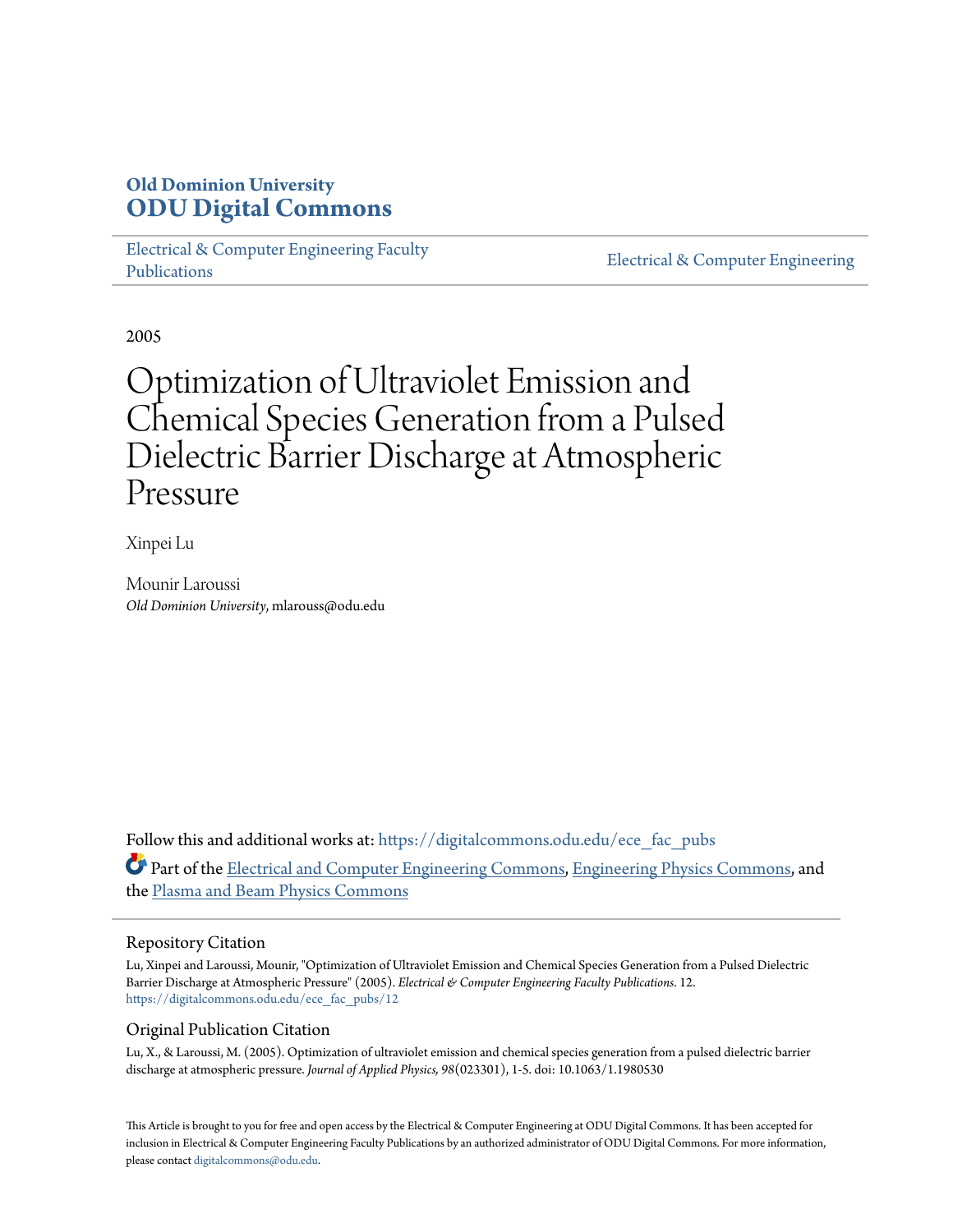



# **Optimization of ultraviolet emission and chemical species generation from a pulsed dielectric barrier discharge at atmospheric pressure**

[Xinpei Lu](http://scitation.aip.org/search?value1=Xinpei+Lu&option1=author) and [Mounir Laroussi](http://scitation.aip.org/search?value1=Mounir+Laroussi&option1=author)

Citation: [Journal of Applied Physics](http://scitation.aip.org/content/aip/journal/jap?ver=pdfcov) **98**, 023301 (2005); doi: 10.1063/1.1980530 View online: <http://dx.doi.org/10.1063/1.1980530> View Table of Contents: <http://scitation.aip.org/content/aip/journal/jap/98/2?ver=pdfcov> Published by the [AIP Publishing](http://scitation.aip.org/content/aip?ver=pdfcov)

**Articles you may be interested in**

[Methane activation using noble gases in a dielectric barrier discharge reactor](http://scitation.aip.org/content/aip/journal/pop/20/8/10.1063/1.4818795?ver=pdfcov) Phys. Plasmas **20**, 083509 (2013); 10.1063/1.4818795

[Development of a stable dielectric-barrier discharge enhanced laminar plasma jet generated at atmospheric](http://scitation.aip.org/content/aip/journal/apl/100/25/10.1063/1.4729818?ver=pdfcov) [pressure](http://scitation.aip.org/content/aip/journal/apl/100/25/10.1063/1.4729818?ver=pdfcov) Appl. Phys. Lett. **100**, 253505 (2012); 10.1063/1.4729818

[Development of a real time monitor and multivariate method for long term diagnostics of atmospheric pressure](http://scitation.aip.org/content/aip/journal/rsi/82/8/10.1063/1.3624743?ver=pdfcov) [dielectric barrier discharges: Application to He, He/N2, and He/O2 discharges](http://scitation.aip.org/content/aip/journal/rsi/82/8/10.1063/1.3624743?ver=pdfcov) Rev. Sci. Instrum. **82**, 083501 (2011); 10.1063/1.3624743

[Characterization of the behavior of chemically reactive species in a nonequilibrium inductively coupled argon](http://scitation.aip.org/content/aip/journal/jap/100/10/10.1063/1.2364623?ver=pdfcov)[hydrogen thermal plasma under pulse-modulated operation](http://scitation.aip.org/content/aip/journal/jap/100/10/10.1063/1.2364623?ver=pdfcov) J. Appl. Phys. **100**, 103303 (2006); 10.1063/1.2364623

[Electron density and temperature measurement method by using emission spectroscopy in atmospheric](http://scitation.aip.org/content/aip/journal/pop/13/9/10.1063/1.2338282?ver=pdfcov) [pressure nonequilibrium nitrogen plasmas](http://scitation.aip.org/content/aip/journal/pop/13/9/10.1063/1.2338282?ver=pdfcov) Phys. Plasmas **13**, 093501 (2006); 10.1063/1.2338282

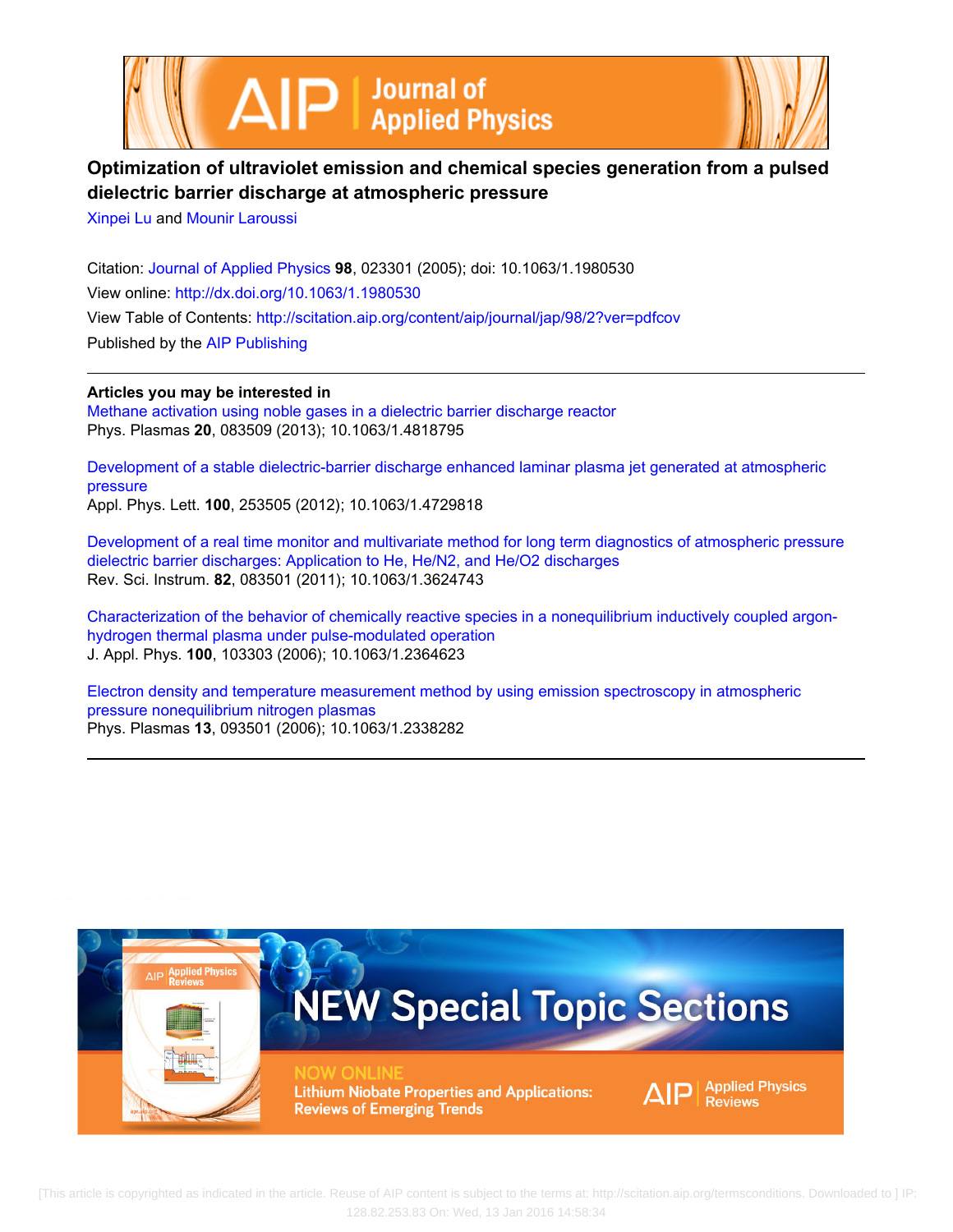## **Optimization of ultraviolet emission and chemical species generation from a pulsed dielectric barrier discharge at atmospheric pressure**

Xinpei Lu and Mounir Laroussi<sup>a)</sup> *Old Dominion University, Norfolk, Virginia 23529*

(Received 22 December 2004; accepted 1 June 2005; published online 18 July 2005)

One of the attractive features of nonthermal atmospheric pressure plasmas is the ability to achieve enhanced gas phase chemistry without the need for elevated gas temperatures. This attractive characteristic recently led to their extensive use in applications that require low temperatures, such as material processing and biomedical applications. The agents responsible for the efficient plasma reactivity are the ultraviolet (UV) photons and the chemically reactive species. In this paper, in order to optimize the UV radiation and reactive species generation efficiency, the plasma was generated by a dielectric barrier discharge driven by unipolar submicrosecond square pulses. To keep the discharge diffuse and to maintain low operating temperatures, helium (He) was used as a carrier gas. Mixed with helium, varying amounts of nitrogen  $(N_2)$  with the presence of trace amounts of air were used. The gas temperature was determined to be about 350 K at a 1-kHz pulse frequency for all cases and only slightly increased with frequency. The UV emission power density,  $P_{\text{UV}}$ , reached its highest level when 5% to 10% of  $N_2$  is mixed to a balance of He. A maximum  $P_{UV}$  of about 0.8 mW/cm<sup>2</sup> at 10-kHz pulse frequency for a He(90%)+N<sub>2</sub>(10%) mixture was measured. This was more than four times higher than that when He or  $N<sub>2</sub>$  alone was used. Furthermore, the emission spectra showed that most of the UV was emitted by excited NO radicals, where the oxygen atoms came from residual trace amounts of air. In addition to NO,  $NO_2$ , and excited  $N_2$ ,  $N_2^+$ , OH, and He were also present in the plasma.  $\textcircled{ }2005$  American Institute of Physics. [DOI: 10.1063/1.1980530]

#### **I. INTRODUCTION**

Atmospheric pressure nonthermal plasmas have recently received increased attention because of several emerging applications such as surface modification of polymers, biological and chemical decontamination of media, aerodynamic drag reduction, and shock-wave mitigation. $1-6$ 

The main agents that are responsible for the efficient plasma reactivity are ultraviolet (UV) photons and/or the reactive neutral species, and possibly the charged particles.<sup>7,8</sup> To enhance the ionization and excitation processes, fastrising voltage pulses (pulse widths from tens to hundreds of nanoseconds range) were suggested by several researchers. Liu and Neiger<sup>9,10</sup> and Laroussi *et al.*<sup>11</sup> applied submicrosecond unipolar pulses with success to enhance energy-transfer efficiency to dielectric barrier discharges (DBD) at low pressure and high pressure, respectively. Liu and Neiger<sup>9</sup> found that the energy efficiency for ozone synthesis is 30% higher with pulsed DBD than that driven with sine-wave voltages. Mildren and Carman<sup>12</sup> and Carman and Mildren<sup>13</sup> found that the UV power output from a xenon excimer lamp driven by  $\sim$ 150-ns short pulses had an energy efficiency three times higher than the same lamp excited by sine-wave voltages.

One reason for the better energy transfer to the plasma is that two consecutive discharges occur for each applied voltage pulse. The first discharge occurs at the voltage pulse rising edge, followed by a second discharge at the falling edge of the voltage pulse. $9-11$  The second discharge ignites without energy input from the external circuit. The energy

a)Author to whom correspondence should be addressed; electronic mail: mlarouss@odu.edu

needed is provided by the accumulated surface charges left from the first discharge. These double discharges do not occur under normal low-frequency sine-wave excitation. This process ultimately leads to a much improved power transfer to the plasma.

In this paper, a specially designed pulsed DBD-based discharge was used to study the UV emission and active species generation efficiency with gas mixtures containing different percentages of He and  $N_2$ . The operating pressure was 1 atm, with residual trace amounts of air present in the discharge chamber. First, the gas temperature was measured by comparing the experimental  $N_2(C-B)$  0-0 transition spectrum with simulation results. This was followed by a detailed study of the UV emission power density from the discharge for different percentages of He and  $N_2$  and different pulse frequencies. In Sec. III C, to identify the excited species responsible for the UV emission and other chemically important species, emission spectroscopy was used. Because of the presence of oxygen (from residual traces of air), molecules such as  $NO$  and  $NO<sub>2</sub>$  were formed. Therefore, a calibrated multigas detector was used to measure the absolute concentrations of NO and  $NO<sub>2</sub>$  for different pulse frequencies.

### **II. EXPERIMENTAL SETUP**

Figure 1 is a schematic of the discharge setup. It comprises two parallel electrodes separated by a gap. One of the electrodes is made of a  $2 \times 2$  in<sup>2</sup> aluminum plate covered by an alumina  $(Al_2O_3)$  sheet. The dimensions of the alumina sheet are  $75 \times 75 \times 1$  mm<sup>3</sup>.<sup>3</sup> The second electrode is made of a copper disk (diameter of 5.7 cm) with several holes through which the operating gas is injected. The diameter of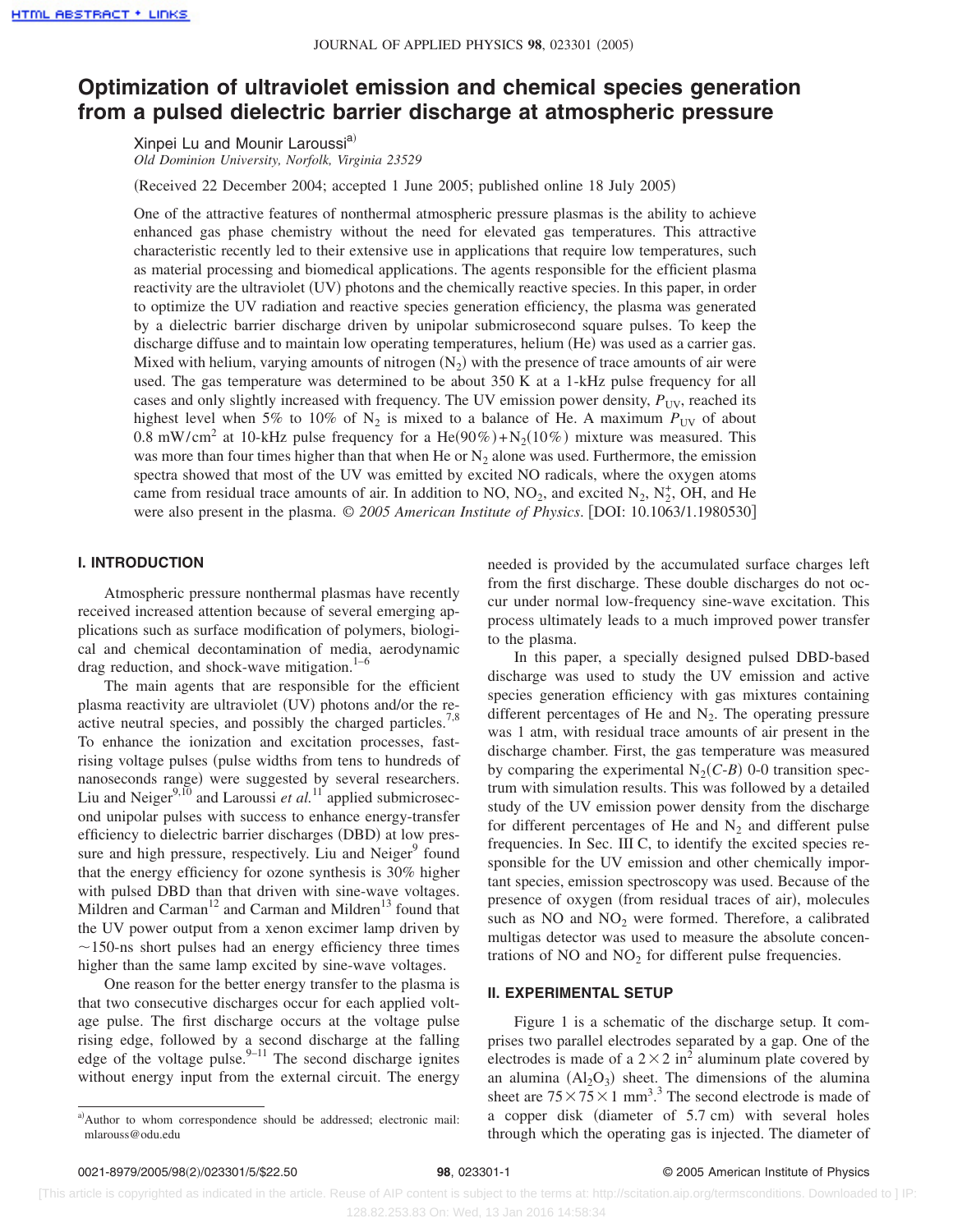

FIG. 1. Experimental setup of the discharge system with diagnostics.

the holes is about 1 mm. The distance between nearby holes is 5 mm. This copper electrode is not covered by a dielectric. The distance of the gap between the electrodes is adjustable from 1 mm to a few centimeters. The gas flows out of the holes and into the discharge gap. A multigas manifold with flow meters was used to adjust the percentage of He and  $N_2$ . The plasma was driven by a pulse generator capable of producing narrow high-voltage pulses (pulse width at a few hundred nanoseconds) at adjustable repetition rates. Detailed description of the pulsed power supply can be found in Ref. 11.

For the identification of excited species and the determination of gas temperature, optical emission spectroscopy (OES) was conducted with a half-meter spectrometer (Acton Research SpectraPro 500i). To carry out absolute measurements of the emitted UV power, a radiometer/photometer (International Light. Inc. model: IL1400A) (165-310 nm) was used. The distance from the UV detector to the axis of the copper disk was 6 cm. To identify the excited species responsible for the UV emission and the other chemically important species present in the plasma, emission spectra in the 200– 800-nm range were recorded. The absolute concentrations of  $NO$  and  $NO<sub>2</sub>$  were measured by a multigas detector (RAE System: model PGM-7840). The gas detector was located 1 cm from the plasma surface.

#### **III. EXPERIMENTAL RESULTS AND OBSERVATIONS**

For all the experimental results presented in this paper the applied voltage, pulse width, pulse rise time, and the gap distance were  $V_a = 9$  kV,  $t_{\text{PW}} = 500$  ns,  $\tau_r = 50$  ns, and  $d_{\text{gap}}$ = 2 mm, respectively.

#### **A. Gas temperature measurement**

One of the most attractive features of nonequilibrium plasmas is that the gas temperature remains close to room temperature (or slightly above room temperature). Here, the gas temperature was determined by analyzing the rotational structure of the  $N_2$  second positive system emission. This rotational structure contains information on the rotational



FIG. 2. Experimental and simulation spectra of  $N_2$  second positive 0-0 transition. Applied voltage= 9 kV, pulse frequency= 1 kHz, pulse width  $= 500$  ns, gap distance= 2 mm, and operating mixture gas: He( $90\%$ )  $+N_2(10\%)$ .

temperature. Because of the low energies needed for rotational excitation and the short transition times, molecules in the rotational states and the neutral gas molecules are in equilibrium. Therefore, the gas temperature can be directly inferred from the rotational temperature.<sup>14</sup> To determine the gas temperature, we compared the experimentally measured spectra with the simulated spectra of the 0-0 band of the second positive system of nitrogen at different temperatures. Figure 2 shows the experimental and simulated spectra results at different gas temperatures for a  $He(90\%)$  $+N_2(10\%)$  operating gas mixture. The spectral resolution is 0.02 nm (grating:  $3600$  g/mm, slit width:  $50 \mu m$ ). The curves were intentionally shifted vertically for better separation. Note that the apparent inconsistency of the spectra between 336 and 337 nm is caused by the emission of NO in this band. According to Fig. 2, the higher the gas temperature, the further the band extends towards the short wavelengths. For a gas temperature of 350 K, the simulation results show that the band stops at about 334.2 nm (as shown by the arrow); this is approximately the same as our experimental results. Therefore we concluded that the gas temperature was about 350 K. When the percentages of He  $(100\% -$ 70%) and  $N_2$  (0%-30%) were varied, it was found that the gas temperature did not change appreciably (stayed in the neighborhood of 350 K). In addition, when the pulse frequency was increased from 1 to 10 kHz, the gas temperature only increased relatively slightly (less than 50 K).

#### **B. UV power measurement**

UV emission was studied for various mixtures containing different percentages of He and  $N_2$ . Figures 3(a)–3(c) show the integrated UV emission power densities for different percentages of He and  $N_2$  and for different pulse frequencies. Figure  $3(a)$  shows that when only helium is used  $[He(100\%) + N_2(0\%)]$  as the operating gas, the emitted UV power density,  $P_{UV}$ , increased linearly with the pulse frequency, reaching about  $0.18$  mW/cm<sup>2</sup> at 10 kHz. When nitrogen  $[He(0\%) + N_2(100\%)]$  is used as the operating gas,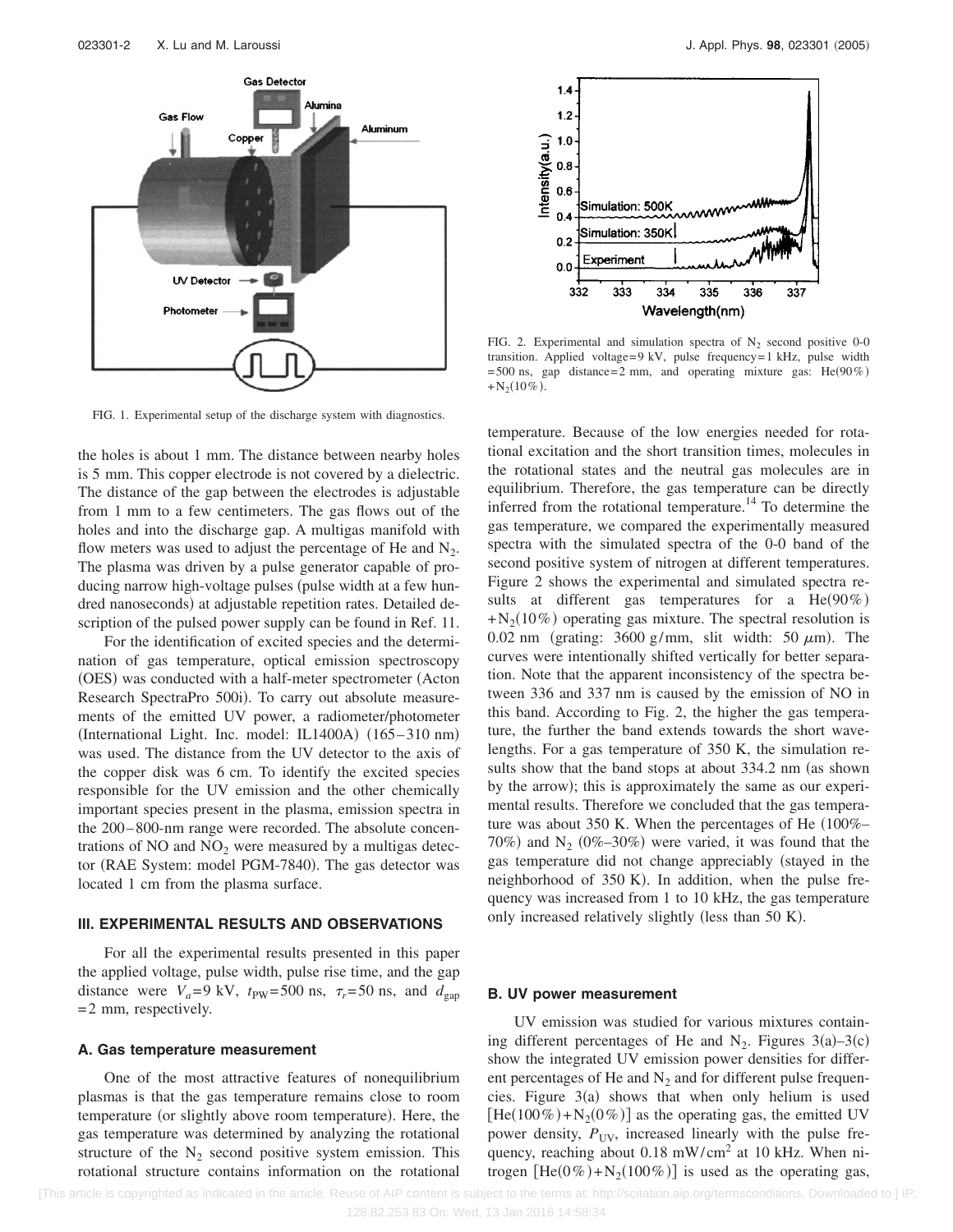

FIG. 3. Integrated UV emission power density vs pulse frequencies for (a)  $He(100\%) + N_2(0\%)$  plasma and (b)  $He(0\%) + N_2(100\%)$  plasma, (c) integrated UV emission power densities for three different percentages  $(1\%, 10\%, \text{ and } 20\%)$  of N<sub>2</sub> in a N<sub>2</sub>/He mixture vs pulse frequency, and (d) UV emission power density vs the percentage of  $N_2$  at a fixed pulse frequency of 2 kHz.  $R_{\text{N}_2}$ : percentage of N<sub>2</sub>)

Fig. 3(b) shows that, in the low-frequency range,  $P_{UV}$  initially increased with the pulse frequency, but around 6 kHz,  $P_{UV}$  reached a saturation value of about 90  $\mu$ W/cm<sup>2</sup>.

To improve the UV emission power density, helium mixed with different percentages of  $N<sub>2</sub>$  was then used. Figure  $3(c)$  shows that, for three different percentages of  $N_2$  in a He balance,  $P_{UV}$  increases linearly with pulse frequency, and is much higher than that shown in Figs.  $3(a)$  and  $3(b)$ . According to Fig. 3(c),  $P_{UV}$  is highest when 10% of nitrogen  $[He(90\%) + N_2(10\%)$  was used. In this case,  $P_{UV}$  is more

than four times higher than that of the  $He(100%)$  case. To further investigate how the percentage of  $N_2(R_{N_2})$  affects  $P_{UV}$ , we measured  $P_{UV}$  with He[(100− $R_{N_2}$ )% ]+N<sub>2</sub>( $R_{N_2}$ %) as operating gas mixtures at a fixed pulse frequency of 2 kHz. Figure 3(d) shows that, when the percentage of  $N_2$ was increased from 0% to 5%,  $P_{UV}$  increased from about 0.07 to 0.23 mW/cm<sup>2</sup>. Increasing the percentage of  $N_2$  up to about 10% did not greatly affect the value of  $P_{UV}$ . However, further increase of  $N_2$  beyond 10% led to a decline in  $P_{UV}$ .



FIG. 4. Emission spectra from  $(a)$  200 to 300 nm,  $(b)$ 300 to 500 nm, and (c) 500 to 800 nm for the  $He(90\%) + N_2(10\%)$  plasma. Trace amounts of oxygen are present from residual air.

 [This article is copyrighted as indicated in the article. Reuse of AIP content is subject to the terms at: http://scitation.aip.org/termsconditions. Downloaded to ] IP: 128.82.253.83 On: Wed, 13 Jan 2016 14:58:34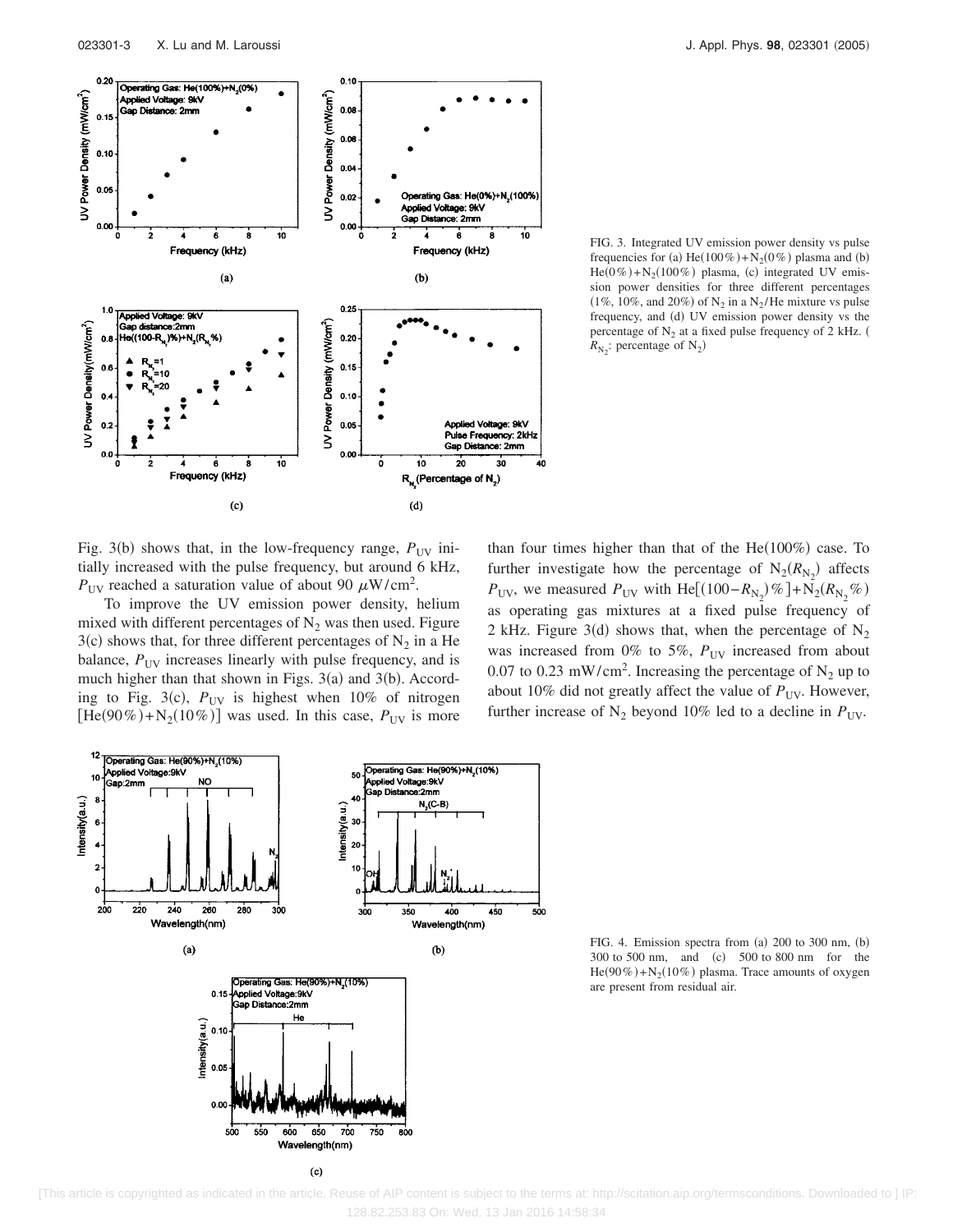

FIG. 5. NO and  $NO<sub>2</sub>$  concentrations vs pulse frequency for the He( $90\%$ )  $+N_2(10\%)$  plasma. Oxygen presence is due to trace amounts of residual air.

#### **C. Emission spectra**

As shown above, UV emission depends greatly on the gas mixture used in the plasma. To better understand the UV emission characteristics and to identify the presence of chemically reactive excited species in the plasma, emission spectroscopy was used to measure the emission spectra in the  $200-800$ -nm wavelength range (no emission was observed in the 165-200-nm range), under different gas operating conditions. For all of the recorded emission spectra, the pulse repetition rate *f* was 1 kHz and the operational parameters of the spectrometer were unchanged grating: 1200 g/mm, slit width:  $100 \ \mu m$ ).

Figure  $4(a)$ , which shows the emission spectra from 200 to 300 nm for a  $He(90\%) + N_2(10\%)$  mixture, clearly indicates that excited NO radicals are the main source of the UV emission. The  $N_2(C-B)$  emission band also contributes to the UV output. Varying the percentages of He and  $N_2$  we observed similar emission spectra but with weaker intensities. Spectra in the wavelength range of  $300-800$  nm [see Figs. 4(b) and 4(c)] reveal the presence of excited OH,  $N_2$ ,  $N_2^+$ , and He in the plasma.

#### **D. NO and NO<sub>2</sub> concentrations**

Since most of the emission in the UV range was found to originate from NO and since NO is easily oxidized to  $NO<sub>2</sub>$ by reaction with  $O_2$ ,  $O_3$ , etc.,<sup>15,16</sup> we proceeded to measure the absolute concentrations of NO and  $NO<sub>2</sub>$ . A multigas detector was used for this task. Figure 5 shows the NO and  $NO<sub>2</sub>$  concentrations for a He(90%)+ $N<sub>2</sub>(10%)$  mixture. It shows that both  $NO$  and  $NO<sub>2</sub>$  concentrations have approximately linear relationships with pulse frequency. The maximum measured NO and  $NO<sub>2</sub>$  concentrations were about 8 and 4 ppm, respectively.

#### **IV. DISCUSSION**

As stated above, the UV emission from a  $He(90\%)$  $+N_2(10\%)$  plasma is much higher than that when helium or nitrogen alone were used as operating gases. Nitrogen oxide (NO) dominated this emission (where the residual traces of air provided the oxygen to form NO). This improved UV emission can be explained as follows. In order to enhance



FIG. 6.  $N_2(C-B)$  0-0 transition bandhead (337 nm) intensity vs the percentage of  $N_2$  in a He/ $N_2$  mixture at a fixed pulse frequency of 2 kHz.

UV emission, NO had to be excited to the NO $(A<sup>2</sup>Σ<sup>+</sup>)$  state (excitation energy  $E_{\text{NO}^*}=5.5$  eV). This can occur via collisions with helium metastables, He<sup>\*</sup>, or with  $N_2(C^3\Pi_u)$  (excitation energy  $E_{\text{N}_2^*\text{C}} = 11.1 \text{ eV}$ . According to the spectra that we measured, the  $N_2(C-B)$  emission intensity from the plasma with a  $He(90\%) + N_2(10\%)$  mixture was several times higher than that of helium-only or nitrogen-only plasmas. Because the mass of  $N_2$  is seven times higher than that of He, the NO excitation cross section by  $N_2(C^3\Pi_u)$  is likely to be higher than that by He\* . Therefore, the plasma with the higher  $N_2(C^3 \Pi_u)$  concentration will excite more NO, and as a result emits more UV. To confirm this assumption, we also measured the  $N_2(C-B)(0-0)$  transition bandhead intensity (337 nm) for different percentages of  $N_2$  and He mixtures. Figure 6 shows that the emission intensity of this bandhead has a very similar behavior as that of the emitted UV power density shown in Fig.  $3(d)$ .

Since most of the UV emission came for the excited NO molecule, the presence of trace amounts of oxygen is therefore required. However, if too much oxygen is added to the gas mixture, the UV emission drops drastically. Figure 7 shows that when just 1% of oxygen was added to a He(89%)+ $N_2(10\%)$  mixture, the intensity of the NO emission lines between 200 and 300 nm became very weak. Two reasons contribute to this result: (1) In the presence of oxygen NO is quickly oxidized to  $NO<sub>2</sub>$ . Measurements of the absolute concentration of  $NO<sub>2</sub>$  showed a two-order-of-



FIG. 7. Emission spectra from a He(89%)+N<sub>2</sub>(10%)+O<sub>2</sub>(1%) plasma.

 <sup>[</sup>This article is copyrighted as indicated in the article. Reuse of AIP content is subject to the terms at: http://scitation.aip.org/termsconditions. Downloaded to ] IP: 128.82.253.83 On: Wed, 13 Jan 2016 14:58:34